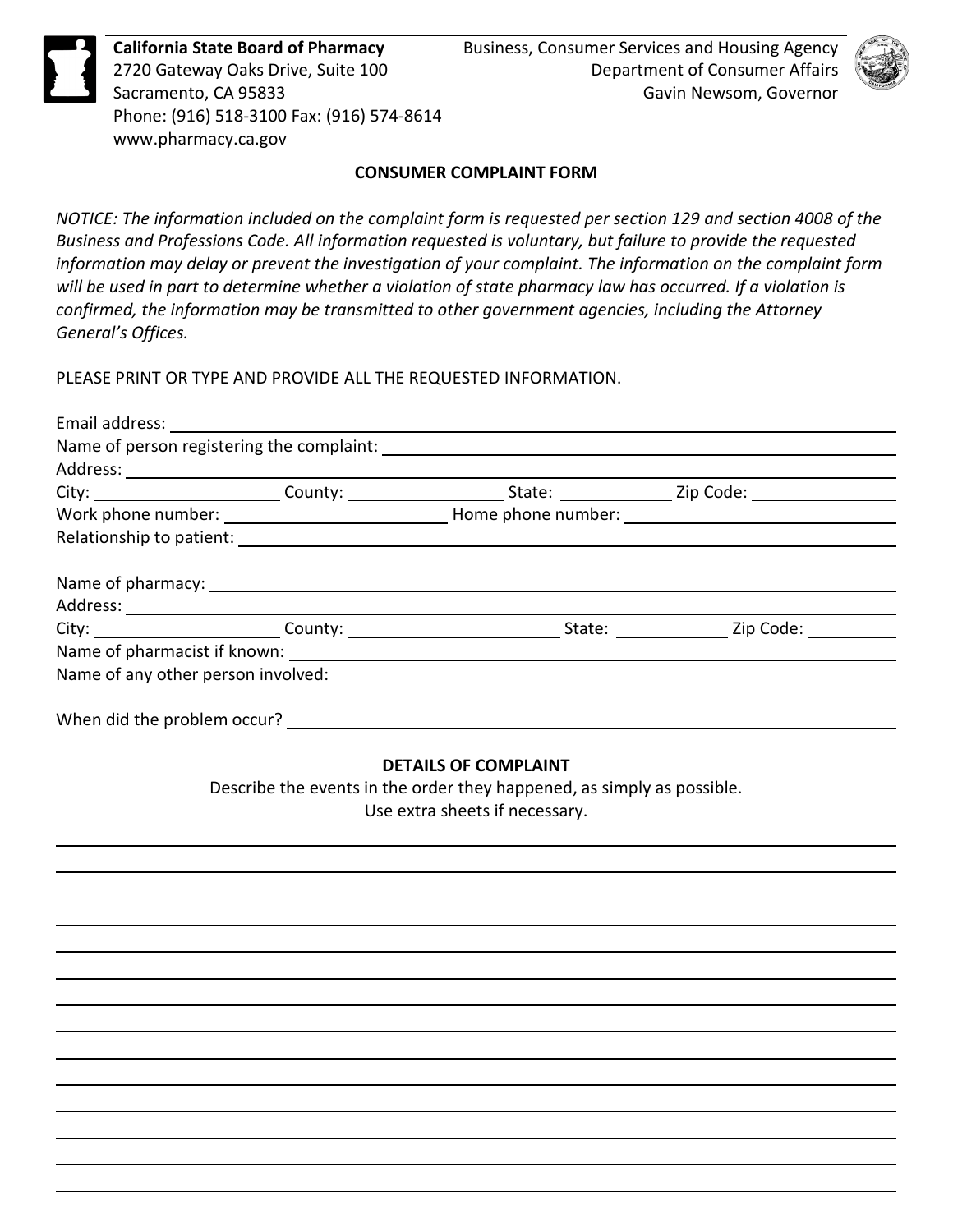| Have you discussed this matter with the pharmacist?                                                                                                                                                                            | $\Box$ Yes $\Box$ No |        |  |
|--------------------------------------------------------------------------------------------------------------------------------------------------------------------------------------------------------------------------------|----------------------|--------|--|
|                                                                                                                                                                                                                                |                      |        |  |
| How? $\Box$ By phone $\Box$ By letter                                                                                                                                                                                          | $\Box$ In person     |        |  |
|                                                                                                                                                                                                                                |                      |        |  |
|                                                                                                                                                                                                                                |                      |        |  |
|                                                                                                                                                                                                                                |                      |        |  |
| Further information (complete only if applicable)                                                                                                                                                                              |                      |        |  |
|                                                                                                                                                                                                                                |                      |        |  |
|                                                                                                                                                                                                                                |                      |        |  |
|                                                                                                                                                                                                                                |                      |        |  |
| Medication received: Law and the contract of the contract of the contract of the contract of the contract of the contract of the contract of the contract of the contract of the contract of the contract of the contract of t |                      |        |  |
|                                                                                                                                                                                                                                |                      |        |  |
| <b>The Prescription</b>                                                                                                                                                                                                        |                      |        |  |
| $\Box$ Was for a new medication $\Box$ Was a refill                                                                                                                                                                            |                      |        |  |
| $\Box$ Was a new prescription for a medication that had been taken or used previously                                                                                                                                          |                      |        |  |
| Was there any harm to the patient? $\square$ Yes $\square$ No Patient birthdate:<br>Brief description: Note that the set of the set of the set of the set of the set of the set of the set of the                              |                      |        |  |
|                                                                                                                                                                                                                                |                      |        |  |
|                                                                                                                                                                                                                                |                      |        |  |
| Did the pharmacist consult with you regarding your medication at the time it was dispensed? $\Box$ Yes                                                                                                                         |                      | $\Box$ |  |
| No Was any of the medication take or used? $\Box$ Yes                                                                                                                                                                          | $\square$ No         |        |  |
| Do you still have the medication/receipt? $\Box$ Yes $\Box$ No                                                                                                                                                                 |                      |        |  |
| Do you still have the container/label/receipt? $\Box$ Yes $\Box$ No                                                                                                                                                            |                      |        |  |
| Are you the patient? $\Box$ Yes $\Box$ No If no, what is the patient's name?                                                                                                                                                   |                      |        |  |
| What is your relationship to the patient?<br><u> What is your relationship to the patient?</u>                                                                                                                                 |                      |        |  |
| Are you the legal guardian of the patient? $\Box$ Yes                                                                                                                                                                          | $\square$ No         |        |  |
|                                                                                                                                                                                                                                |                      |        |  |
| IF YOU HAVE THE MEDICATION AND/OR CONTAINER, PLEASE RETAIN THEM UNTIL FURTHER NOTIFIED BY A                                                                                                                                    |                      |        |  |
| <b>BOARD INSPECTOR.</b>                                                                                                                                                                                                        |                      |        |  |
|                                                                                                                                                                                                                                |                      |        |  |
| IF APPLICABLE, PLEASE ATTACH TO THIS FORM COPIES OF ANY PAPERS INVOLVED (prescription,                                                                                                                                         |                      |        |  |
| bills/invoices received, canceled checks, correspondence, etc.). DO NOT SEND ORIGINALS.                                                                                                                                        |                      |        |  |
|                                                                                                                                                                                                                                |                      |        |  |
|                                                                                                                                                                                                                                |                      |        |  |

Signature Date

**PLEASE COMPLETE THE ATTACHED MEDICAL RELEASE FORM AND RETURN WITH THE CONSUMER COMPLAINT FORM.**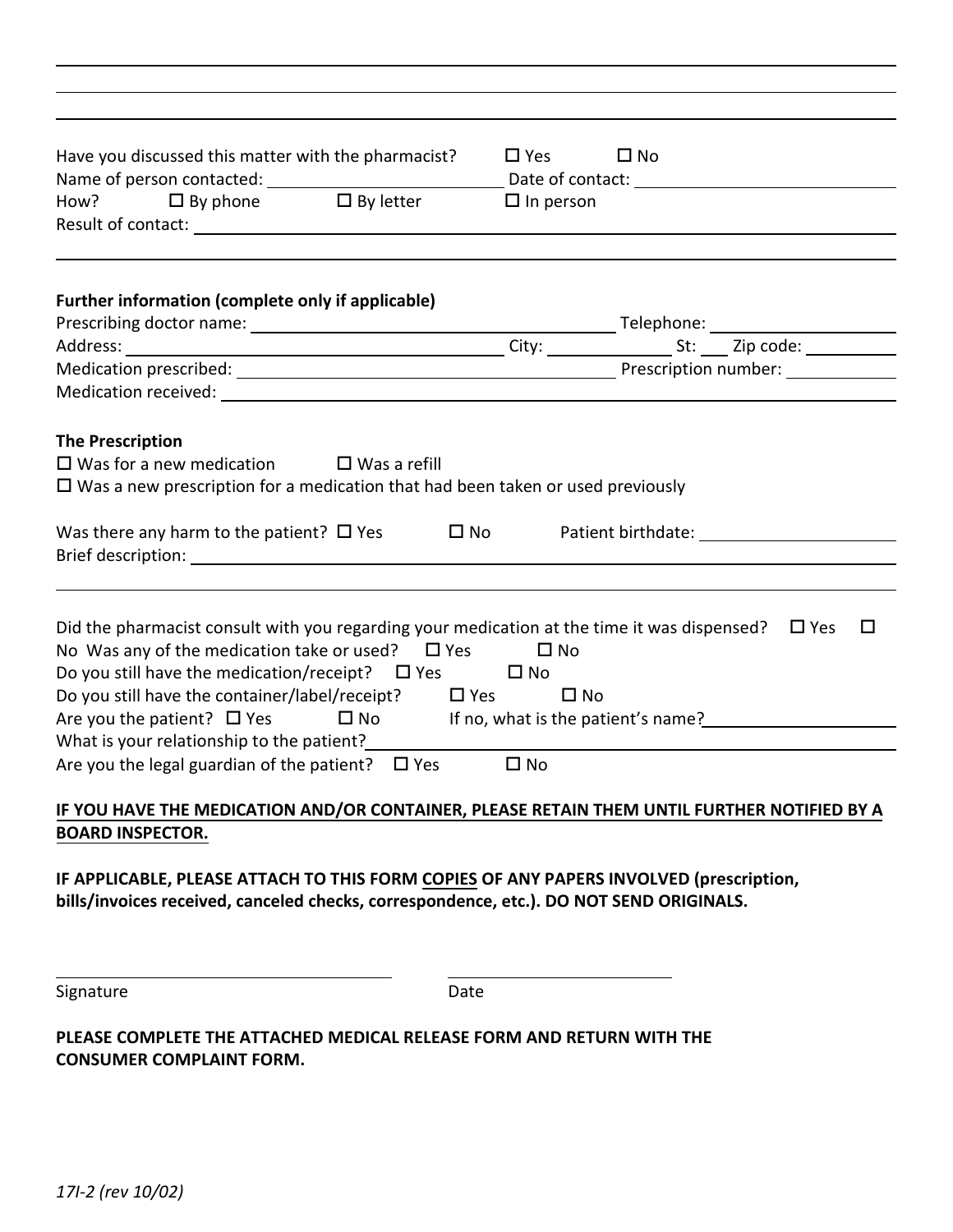## **INFORMATION COLLECTION, ACCESS AND DISCLOSURE**

The information you provide on this complaint form is maintained by the Executive Office of the Board of Pharmacy, 2720 Gateway Oaks Drive, Suite 100, Sacramento, CA 95833. The information is requested pursuant to Business and Professions Code Sections 325 and 326.

Submission of all information requested is voluntary. However, please be aware omission of any information may result in your complaint being rejected as incomplete.

Your completed complaint form becomes the property of the Board and will be used by authorized personnel as appropriate. Information concerning your complaint may be transferred to other governmental or law enforcement agencies.

You have the right to review the records maintained on you by the Board unless the records are exempt by section 1798.40 of the Civil Code. You may gain access to the information by contacting the Board at the above address.